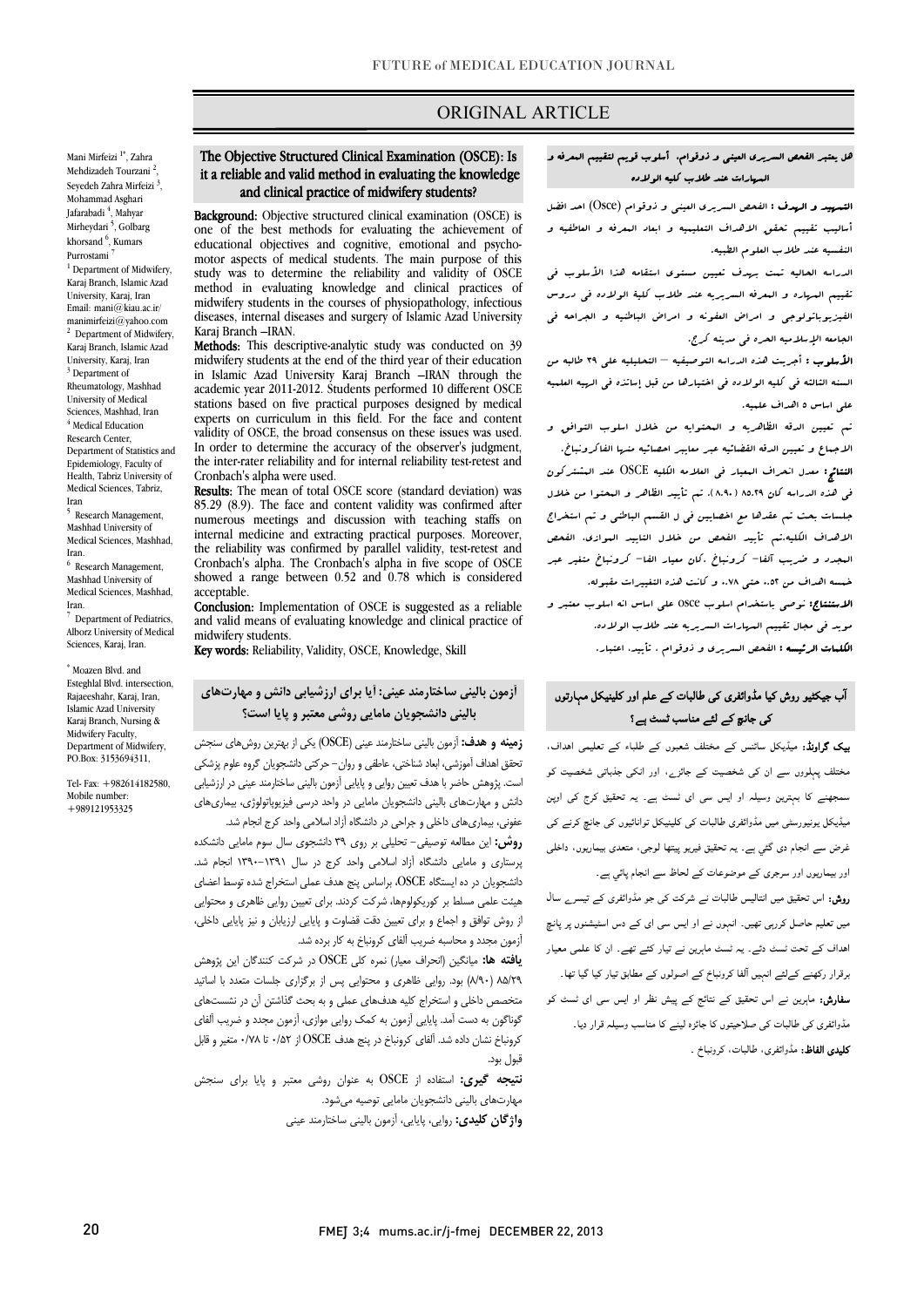## **INTRODUCTION**

Objective structured clinical examination (OSCE), defined as a well structured method of assessment to evaluate clinical competence, focuses on the outcomes through observable behaviors (1). OSCE was first described by Rolad Harden in Scotland in the late 1970s (2, 3). It is performed in a consecutive series of stations and consists of a series of 5- 10 minutes clinical tasks (4) through which all students are evaluated in a number of skills such as: history taking, physical examination, communication skills and attitudes. The ability of the students to undertake practical procedures may be evaluated, too. Students were observed by examiners who stayed in each station throughout the session, scored the performance on a structured marking sheet and merely interacted with the students for providing instructions or asking about predetermined operations (5-8).

Although, OSCE has been mentioned as an expensive (9, 10), time consuming (11, 12) and, in certain cases, a stressful method of evaluation (8, 13, 14), it meets acceptable standards of the content, and is less potentially biased, especially examiner biased; in addition, it has high level of reliable and valid examination which of course, depends on some elements such as: scenario and variety of contents, checklist and scoring methods, number of stations and examiners per station and simulated patients (7, 9, 14, 15).

The use of OSCE is widespread as a valid academic measurement of medical licensing examination and nursing competence in North America, Canada, Australia, the United Kingdom and United states (7, 14, 16).

In Iran, according to available evidence, however, the reliability and validity of OSCE was shown among the nursing students by Moattari M, et al (17); there is no study in midwifery students. The main purpose of this study was to determine the reliability and validity OSCE method in evaluating knowledge and clinical practices of midwifery students in the courses of physiopathology, infectious diseases, internal diseases and surgery of Islamic Azad University Karaj Branch–Iran.

#### **METHODS**

This descriptive-analytic study was conducted on 39 midwifery students at the end of the third year of their education in Islamic Azad University Karaj Branch –Iran– through the academic year 2011-2012. Eligible students were those studying midwifery who had passed the first and the second levels of the physiopathology, infectious diseases, internal diseases and surgery courses; and were studying at the third level of the above mentioned courses. The protocol was approved by the Ethical Committee of Islamic Azad University Karaj Branch. After explaining the objective of the study and verification of the inclusion and exclusion criteria, each subject signed written informed consent and those who did not agree to sign the informed consent were excluded from the study.

The preparation and designing of scenarios, station contents, checklists, etc were done with an intensive 5 month effort of a team of teaching staff on internal medicine, gynecology and midwifery from Mashhad, Tehran and Alborz Universities of Medical Sciences and Islamic

 Azad University Karaj Branch. The face and content validity of OSCE was established by the broad consensus on these issues. The team agreed on the following five practical objectives: the ability of history taking, physical data and communication skills. These objectives were designed into 10 stations and scoring was assigned from 0 to 9-12 at each station (maximum 12 in two stations, 10 in four stations and maximum 9 in the remaining stations), so content of each station and checklist which were designed by a group of staff were reviewed later for evaluating their accuracy in a session performed with the presence of all of our specialists. Finally, it was decided to perform the first (physical examination) at the station  $3 \& 4$ , the third (diagnosing of disease) at the station  $5 & 6 & 9$ , the fourth (interpretation of lab data) at the station  $7 & 8$ , and finally the fifth objective (communication skills) at the station 10. (station 1, 2, 9 and 10), two stations by using moulage (station 3 and 4) and four stations on laboratory investigation (station 5, 6, 7 and 8). Table 1 shows the content of each station. examination, diagnosing of disease, interpretation of lab the maximum scoring of all the stations was 100. The objective (history taking) at the station  $1 \& 2$ , the second We considered four interactive simulated patient stations

 patient stations, four nursing students were chosen from Islamic Azad University Karaj Branch and trained by the staff to play their roles as patients before examination. It took 5 minutes for each subject or participant to pass each station therefore, it nearly took 60 minutes to complete the OSCE. Asking the students to stay in a room was one of our strategies to prevent the students from sharing their information. A guideline for executing the exam was determining the accuracy of the observer's judgment on the examination based on the checklist, the inter-rater reliability of the assessors' scoring was assessed by using two observers at each of the station. Out of the 39 midwifery randomly to participate in another OSCE which was performed a fortnight later to evaluate the reliability of the OSCE. The assessors, scene and the scenarios in the second exam were similar to the first. We measured internal Î To standardize the scenarios being used on simulated and 30 seconds for going from one station to another; attached to the examinee's chair on each station. For students who participated in this OSCE, 20 were selected reliability using Cronbach's alpha.

## **RESULTS**

 The mean OSCE score (standard deviation) obtained at each of the objectives was as follows: 68.80 (13.10) in the physical examination,  $35.26$  (18.73) in the scope of diagnosing of disease, 49.39 (21.45) in the scope of interpretation of lab data, and finally 69.23 (20.82) in the scope of communication skills. The average of total  $(8.9).$ scope of history taking, 80.09 (8.60) in the scope of score which was obtained from all the stations was 85.29

 Inter-rater reliability of the assessors' scoring assessed by using two observers at each of the station showed a good correlation between the scores of assessors in all the scopes (table 2).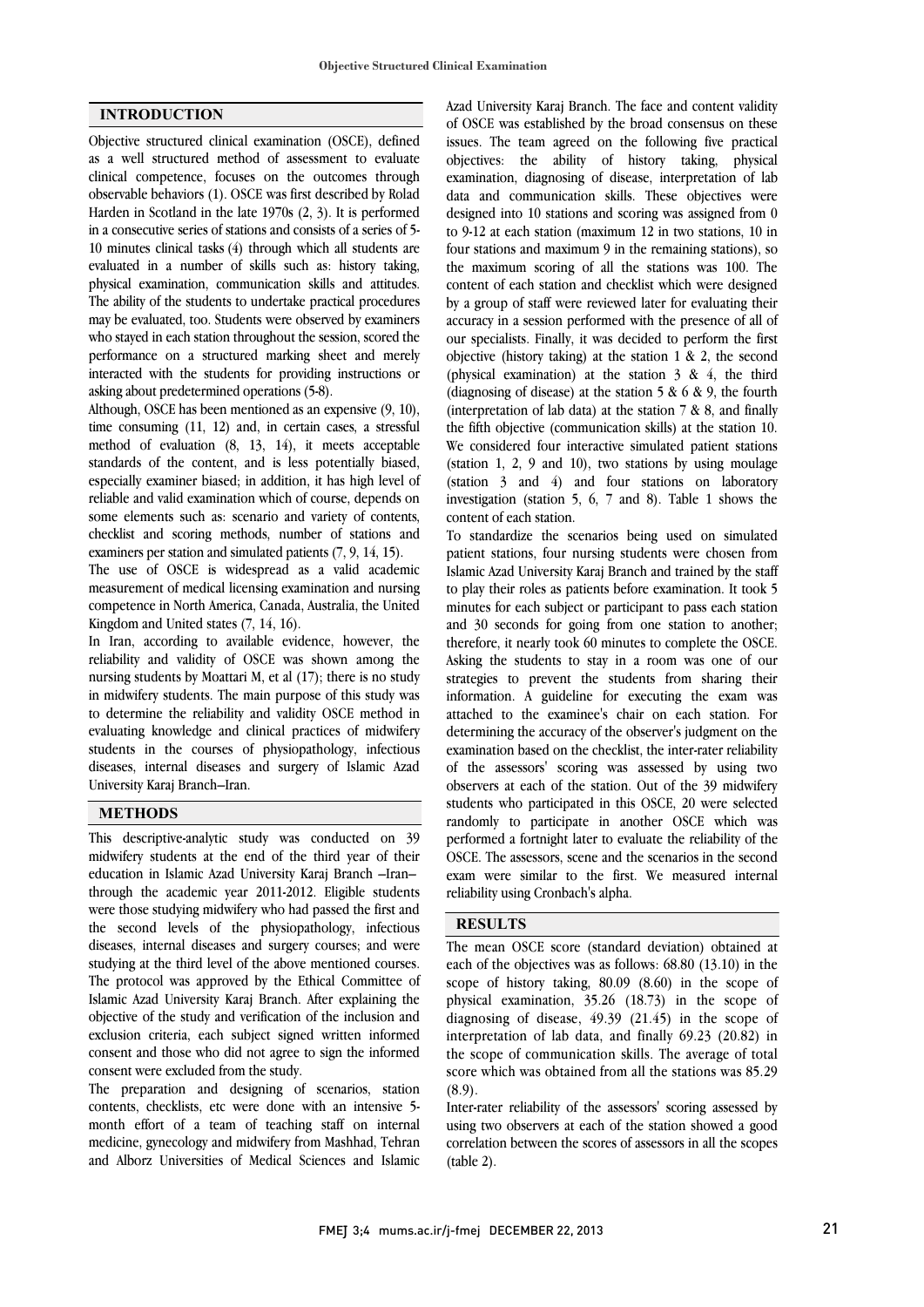| Table 1: Content of each station in OSCE exam. |                                                                                                                                                                                                                                                                                                                                                                                                                                  |  |  |
|------------------------------------------------|----------------------------------------------------------------------------------------------------------------------------------------------------------------------------------------------------------------------------------------------------------------------------------------------------------------------------------------------------------------------------------------------------------------------------------|--|--|
| <b>Number of the station</b>                   | <b>Content of the station</b>                                                                                                                                                                                                                                                                                                                                                                                                    |  |  |
| (simulated patient)                            | Maryam Talebi is a 60-year-old woman who visits the emergency ward because of chest pain<br>and nausea. In the next 5 minutes take focused history and address her concerns.                                                                                                                                                                                                                                                     |  |  |
| (simulated patient)                            | Mahin Javidi, a 22-year-old and 24-week pregnant woman has been referred to clinic for<br>checking plasma (blood) glucose. In the next 5 minutes take focused history.                                                                                                                                                                                                                                                           |  |  |
| (moulage)                                      | A 21-year-old man visits clinic complaining of shortness of breath. His father has allergic<br>rhinitis. In the next 5 minutes perform focused physical examination.                                                                                                                                                                                                                                                             |  |  |
| 4<br>(moulage)                                 | A 45-year-old woman visits clinic because of sensation of a mass on her right breast. Perform<br>focused physical examination in the next 5 minutes.                                                                                                                                                                                                                                                                             |  |  |
| (photo and X-Ray)                              | A 55-year-old woman visits clinic due to right wrist swelling and pain. Her hand's photo (Power<br>point slide) and her PA and lateral right hand x-ray on negatoscope are shown. Explain her photo<br>and x-rays and address her concerns in the next 5 minutes.                                                                                                                                                                |  |  |
| 6<br>(X-Ray and Lab data)                      | A 66-year-old man visits clinic complaining of bone pain, weight loss and nausea. His scalp x-<br>ray is shown on negatoscope. His lab exam shows:<br>$Hb=8$ mg/dl<br>$MCV = 89$ fL $MCH = 32$ pg<br>PLT: 380000/µL<br>$ESR = 80$ mm<br>$BMA^* = 20\%$ plasma cell<br>Serum Iron= $40 \mu g/dl$<br>Serum Ferritin=50 ng/dl TIBC=30 µg/dl<br>Explain his x-ray, abnormal lab data and address his concerns in the next 5 minutes. |  |  |
| (interpretation of lab data)                   | Photo of a 27-year-old woman who has 3 recurrent abortions and lower leg venous thrombosis,<br>in her past history, is shown. Her lab exam shows:<br>$Hb=12$ mg/dl<br>$MCV & MCH = normal$<br>$ESR = 60$ mm<br>ANA=positive<br>Anti ds-DNA=140<br>Anti phospholipid Ab (IgG)=positive<br>Explain her photo and lab data and address her concerns in the next 5 minutes.                                                          |  |  |
| 8<br>(interpretation of lab data)              | A 62-year-old man visits emergency ward complaining of acute chest pain with nausea, vomiting<br>and sweating. His electrocardiogram (Power point slide) is shown. Explain abnormal findings in<br>his electrocardiogram and address his concerns in the next 5 minutes.                                                                                                                                                         |  |  |
| 9<br>(simulated patient)                       | Mina Taheri is a 37-year-old woman who visits clinic due to tingling and numbness of both<br>hands, specially the right hand, which wakes her up during night. In the next 5 minutes perform<br>focused physical examination and address her concerns.                                                                                                                                                                           |  |  |
| 10<br>(simulated patient)                      | Sara Nazemi is a 32-year-old woman visits clinic for consultation. She had gestational diabetes<br>mellitus on her last pregnancy. She had her delivery 2 months ago. Her mother is a known case<br>of type 2 diabetes mellitus. In the next 5 minutes, talk to her and give your advice on controlling<br>her diabetes.                                                                                                         |  |  |
|                                                | (*: Bone Marrow Aspiration)                                                                                                                                                                                                                                                                                                                                                                                                      |  |  |

 The internal reliability of the OSCE's five scope of objectives was measured using Cronbach's alpha which is shown in table 3, and can be considered acceptable.

## **DISCUSSION**

 The result of this study showed that the mean (standard deviation) of OSCE's total score obtained from all the stations was 85.29 (8.9). The highest score was obtained in scope of diagnosis disease (data not shown). Regarding the reliability and according to the results measured by Cronbach's alpha, it can be said that the internal reliability the scope of communication skills and the lowest in the of the OSCE is acceptable.

drugs in the third-year nursing students, Dokoohaki R, et al. (18) have shown that the mean total score (standard deviation) of OSCE was 62.80 (7.71). In another study on senior nursing students in the cardiac intensive care unit, the scope of history taking and the lowest to the scope of In a study on evaluating the knowledge and practice about Mozafari M. (19) showed that the highest score belonged to

#### $\overline{a}$  **Table 2. The correlation between the scores of**  two assessors on the scope of objective

| The modebook on the beople of opletting     |                                                              |              |  |
|---------------------------------------------|--------------------------------------------------------------|--------------|--|
| <b>OSCE's Scope of</b><br><b>Objectives</b> | Correlation<br><b>Between the Scores</b><br>of two Assessors | P-value      |  |
| history taking                              | 0.751                                                        | ${}_{0.001}$ |  |
| physical examination                        | 0.901                                                        | ${}_{0.001}$ |  |
| diagnosing of disease                       | 0.773                                                        | ${}_{0.001}$ |  |
| interpretation of lab data                  | 0.715                                                        | 0.01         |  |
| communication skills                        | 0.660                                                        | 0.01         |  |

 diagnostic skills and controlling the arrhythmia which was, to some extent, congruent with the results reported in our study.

 of a finding can be affected by many factors such as assessor's Reliability which pertains to the reproducibility or consistency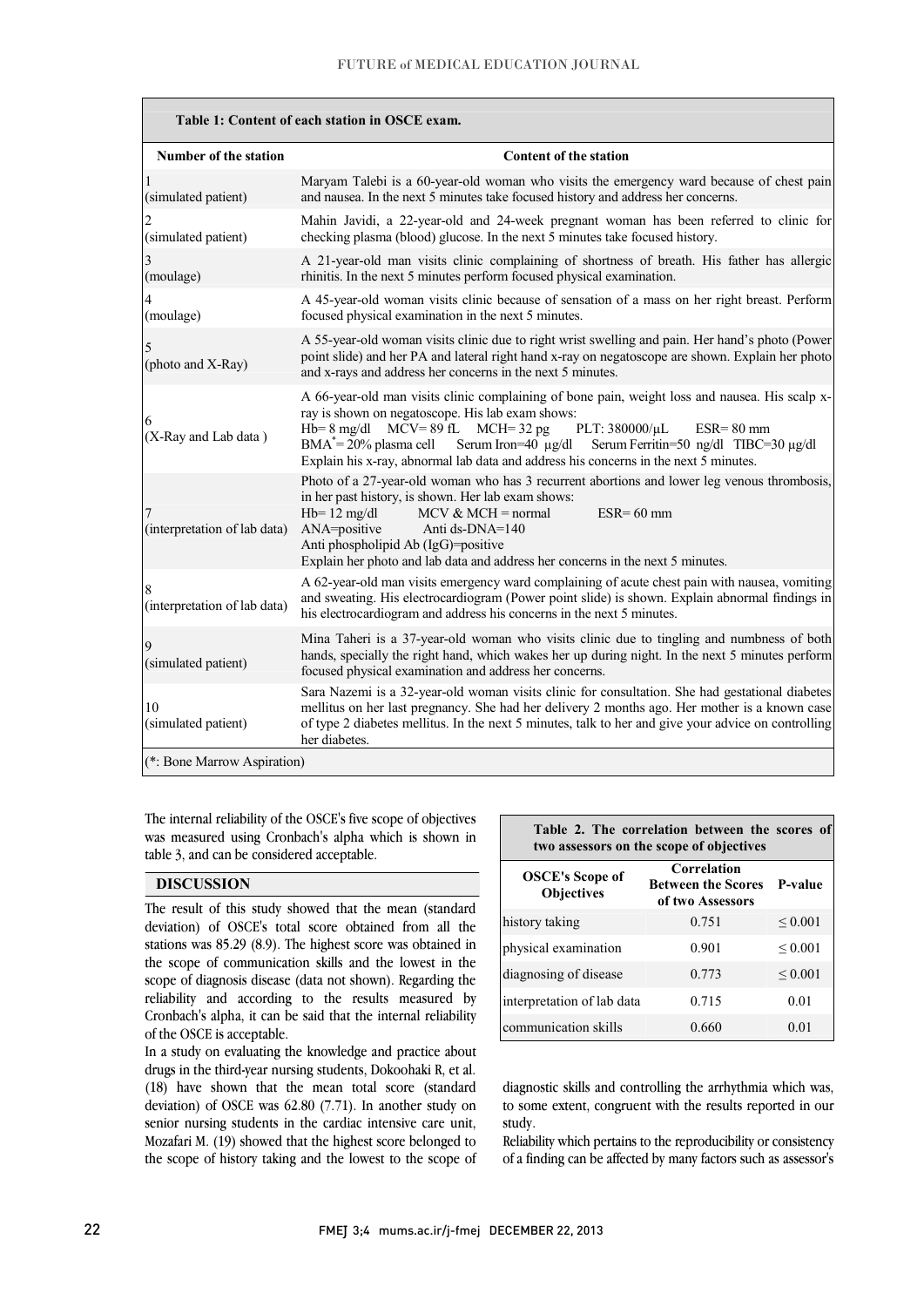| Table 3. The internal reliability of the OSCE's<br>five scope of objectives |                  |  |  |
|-----------------------------------------------------------------------------|------------------|--|--|
| <b>OSCE's Scope of Objectives</b>                                           | Cronbach's alpha |  |  |
| history taking                                                              | 0.627            |  |  |
| physical examination                                                        | 0.623            |  |  |
| diagnosing of disease                                                       | 0.784            |  |  |
| interpretation of lab data                                                  | 0.649            |  |  |
| communication skills                                                        | 0.525            |  |  |

judgments, cases, nervousness of participants, and the whole conditions in which the test was performed (4). We repeated the OSCE on a fortnight later to evaluate the reliability. Our assessors, cases, the scene and scenarios were the same as the test was performed first. Since the nature of the individual competency and personality is unique and since a stressful manner can adversely affect the performance of OSCE, we randomly selected 50% of the participants to perform the second OSCE, in order to create a congruent situation and omit the effect of different competency and stress; however, we cannot claim that its impression could be well omitted in our study. Yet, some studies attest that validity of OSCE will increase in stressful situations which are usually seen in real world of clinical practice (7). Brosnan M, et al. believe that waiting in a corridor beforehand will be concomitant with the highest stress levels (14). We asked the students to stay in a room to prevent them from sharing their information; it, however, might have created a stressful situation before beginning the exam, but it can be accepted as it was presented in situations, the first and the second examination.

Inter-rater reliability of OSCE which can be measured by a correlation of the assessors' scoring at each selected station, within a range from 0 which means no relationship between two phenomena to 1, signifying a perfect agreement. However, scoring 0.8 and above was considered as "gold standard", a good level of agreement was seen at the scores of 0.6 and above (7). In our study we expressed the highest correlation (0.90) in physical examination and the lowest (0.66) in communication skills; which can overall be considered acceptable. The result of this study is congruent  with Jain et al. that showed in their study a correlation of physical examination (20). (0.73-0.96) in history taking and (0.84-0.88) in neurological

 Internal consistency is another important test to evaluate the reliability of OSCE. Newble (6) mentioned that high level of reliability is achieved by using a long examination. seems to be more important in achieving maximum internal consistency (21). Meanwhile, the higher internal consistency would be achieved when the higher homogeneity of task is presented at different stations or the higher similarity is supplemented by a writing-based station  $(16)$ , the highest reliability would be achieved. Brannick MT, et al showed that the reliability to the station was about 0.56 when 10 stations or less were used and it increased to 0.74 when with less than 10 stations a reliability of  $> 0.80$  is reported too; on the contrary, a reliability of < 0.80 was obtained in some studies with more than 25 stations (21). It is believed that more than 35 stations are needed to achieve an alpha In the present study the objectives were designed into 10 stations and a range between 0.52 and 0.78 was shown by Cronbach's alpha as a reliability index which can be considered acceptable. Our finding was congruent with the On the other hand, using a variety of different stations achieved on the skills tested (1). When the OSCE is more than 10 stations were used (21). Yet, in some studies of more than 0.8, which does not seem to be practical (22). report of Brannick MT, et al. when 10 stations were used.

 This study had some limitations. The most important limitation was the number of participants which was relatively low. The result of this study showed that OSCE can be considered as a reliable method of assessing clinical needed to clarify the best method of OSCE in which the maximum reliability of the test would be achieved. skills in midwifery students. Nevertheless, more research is

# **ACKNOWLEDGEMENT**

 The authors would like to thank all the faculty members and midwifery students of Islamic Azad University Karaj Branch–Iran, who participated in this study. We are also grateful to the Vice Chancellor for Education and Research of Alborz University of Medical Sciences for funding and supports.

Disclosure statement: The authors have declared no conflicts of interest.

#### **REFERENCES**

1. Carraccio C, Englander R. The objective structured clinical examination: A step in the direction of competency based evaluation. Arch Pediatr Adolesc Med 2000; 154: 736-41.

2. Harden RM, Stevenson M, Downie WW, Wilson GM. Assessment of clinical competence in using objective structured examination. Br Med J 1975; 1: 447-51.

3. Harden RM, Gleeson FA. Assessment of clinical competence using an objective structured clinical examination (OSCE). Med Educ 1979; 13 (1): 41-54.

4. Wass V, Van der Vleuten C, Shatzer J,

I competence. Lancet 2001; 357: 945-49. Jones R. Assessment of clinical

Dunn E. The use of an objective structured clinical examination (OSCE) for formative and summative assessment in general .<br>relationship to final medical school examination performance. Med Educ 2001; 5. Townsend A, McLlveny S, Miller C, practice clinical attachment and its 35: 84-6.

 6. Newble D. Techniques for measuring clinical competence: objective structured clinical examination. Med Educ 2004; 38(2): 199-203.

7. Rushforth H. Objective structured clinical examination (OSCE): review of literature and implications for nursing education. Nurs Educ Today 2007; 27: 481- 90.

8. Selim AA, Ramadan FH, El-Gueneidy MM, Gaafer MM. Using Objective Structured<br>Clinical Examination (OSCE) in Examination (OSCE) in undergraduate psychiatric nursing education: Is it reliable and valid? Nurs Educ Today 2012; 32: 283-8.

9. Turner J, Dankoski M. Objective structured clinical exams: a critical review. Fam Med 2008; 40(8): 574-8.